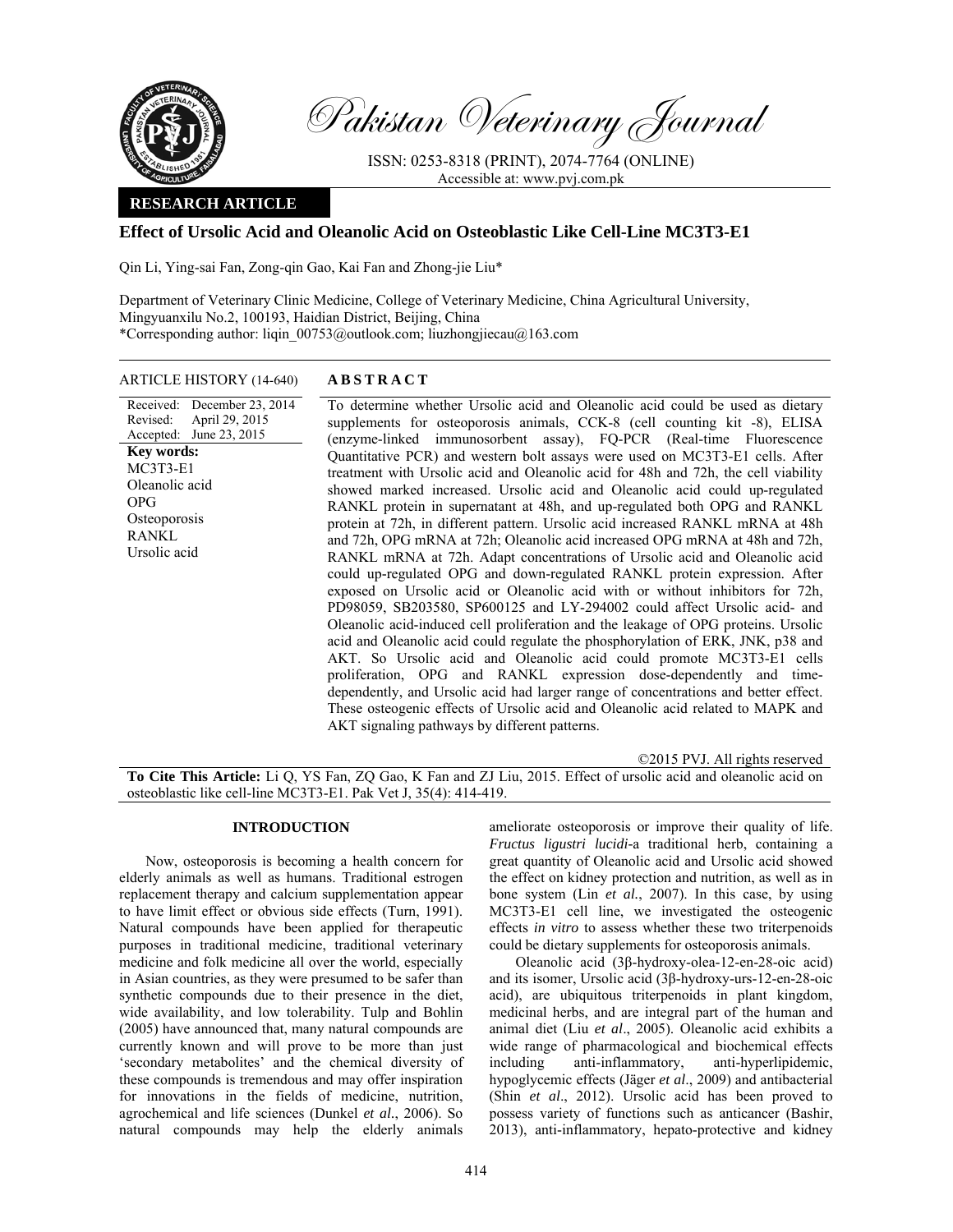protection (Chen *et al*., 2013). In traditional Chinese medicine, bone system is related to liver and kidney.

Altering the relative biological availabilities of OPG, RANKL and RANK has direct consequences for the regulation of both bone resorption and bone remodeling (Blair *et al*., 2006; Tat *et al*., 2006). To this, the expression of OPG and RANKL is considered as an important index to evaluate osteogenic effect. Literaturelly, OPG and RANKL are regulated by many cellular factors and signaling pathways, such as IGF-1 (Rubin *et al*., 2002) and ER (Hofbauer *et al*, 2004), *in vitro*.

MAPKs (mitogen activated protein kinases) control many cellular events, including differentiation, proliferation, and phosphorylate specific sites of target protein substrates to regulate different cellular events. (Ikeda *et al*., 2005; Alemany *et al*., 2010). Medical effects of Ursolic acid and Oleanolic acid were suggested that controlled by MAPK, AKT and other signaling pathways (Bashir, 2013; Xavier *et al*., 2013; Ikeda *et al*., 2005; Zheng *et al*, 2013). In this article, the osteogenic effects of Ursolic acid and Oleanolic acid on cells have been confirmed, and how Ursolic acid and Oleanolic acid functions on osteoblast-like cells via MAPK and AKT signaling pathways have also been explored. Hope the article will be helpful for development of dietary supplements for osteoporosis animal.

### **MATERIALS AND METHODS**

**Reagents and Antibodies:** Ursolic acid and Oleanolic acid were purchased from National Institutes for Food and Drug Control in Beijing, and all working concentrations were made by diluting in MEM-Alpha culture medium. The final DMSO concentration in the medium was less than 0.1%. Pathway Inhibitors: PD98059, SB 203580, SP 600125 and LY-294,002 were purchased from Sigma-Aldrich (St. Louis, USA). Antibodies were purchased from ThermoFisher scientific (MA, USA), R&D systems (MN, USA), SAB (Signalway Antibody, MD, USA), Abclonal (MA, USA), CST (Cell Signaling Technology, MA, USA) and PTG (Proteintech Group, Wuhan, China).

**Cell culture:** Cell line MC3T3-E1 was obtained from Chinese Academy of Medical Sciences and the Institute of Basic Medical Sciences Cell Resource Center in Beijing. Cells culture medium was containing 12% FBS, 100U/ml penicillin and 100µg/ml streptomycin (Hyclone, USA).

**Cell viability:** Cell viability was measured using the Cell Counting Kit-8 (Dojindo China CO., Shanghai, China). Cells in 96-well plate were treated with different concentrations of Ursolic acid and Oleanolic acid for 48h and 72h. Subsequently, different inhibitors (20µM) were added and cells with or without inhibitor were incubated for 72h, visible absorption at 450 nm was measured. The cell proliferation rate = absorbance value of the treated cells/absorbance of the control cells  $\times$  100%.

**Enzyme-linked immunosorbent assay (ELISA):** The treatment of cells was same as cell viability assay. The cell culture supernatant was subjected to ELISA and the concentrations of OPG and RANKL (R&D systems, MN, USA) were measured according to the protocol of the kits.

The level of OPG  $(RANKL)$  relative to control = absorbance value of the treated cells/absorbance of the control cells  $\times$  100%.

**Fluorescence quantitative Real-time PCR (FQ-PCR) analysis:** Cells were treated with different concentrations of Ursolic acid (10<sup>-3</sup>-10<sup>-5</sup>µM) or Oleanolic acid (10<sup>-2</sup>-10<sup>-4</sup>µM) for 48h and 72h. Total cellular RNA was extracted Single strand cDNA synthesis was performed using the TransScript Reverse Transcriptase (TransGen Biotech, Beijing, China). Fluorescence quantitative Real-time PCR (FQ-PCR) was performed and individual PCR reactions were carried out with TransStart Green qPCR Super Mix (TransGen Biotech, Beijing) in accordance with the manufacturer's instructions. The expression level of target genes was normalized to the reference gene β-actin.

**Western blotting:** After treatment with Ursolic acid (10- <sup>4</sup>µM) or Oleanolic acid (10<sup>-3</sup>µM) for 72h, cells were lysed in RIPA (Radio Immunoprecipitation Assay) Lysis Buffer (Beyotime, Beijing, China) and protein concentrations were quantified. Protein extractions were separated and then transferred on to nitrocellulose membranes. After 1h blocking in TBST containing 5% skimmed milk, the membrane was incubated with indicated primary antibodies overnight at 4. The second incubation was performed with horseradish peroxidase-conjugated secondary antibody at room temperature for 1h. The blots were visualized using Electrochemiluminescence Western Blot Kit (Beyotime, Beijing, China) according to the manufacturer's instruction.

**Statistic analysis:** Each experiment was performed at least three times, and data are shown as the mean±SD. Statistical analysis was analyzed by one-way ANOVA followed by a Least-significant difference (LSD) text for multiple comparisons if necessary. In all cases, P<0.05 was considered as significant, P<0.01 was considered as remarkable effect.

#### **RESULTS**

**Effects of Ursolic acid and Oleanolic acid on proliferation of MC3T3-E1 cells:** After 48h or 72h Ursolic acid treatments, the cell viability was increased (P<0.05), and the growth rate was higher after 72h treatments than 48h. After 72h Ursolic acid treatments, treatments with high concentration gradient showed better effect on cell proliferation (Table 1). Similarly, increased cell proliferation was also found after treatments with Oleanolic acid, only except highest concentration (10µM) (P<0.01). After 72h Ursolic acid treatment, treatments with lower concentrations showed more efficient cell proliferation effect than the status in 48h treatment time at the same concentration, and the growth rate have showed time-independent. (Table 1)

**Effects of Ursolic acid and Oleanolic acid on the expression level of OPG and RANKL:** As shown in Fig.1A and Fig.1B, Ursolic acid mainly up-regulated the expression of RANKL after 48h and 72h ( $P<0.05$ ), upregulated OPG expression level after 72h treatment time (P<0.05), and the up-regulated expression of OPG was in a dose- and time-dependent model. Turning to the treatment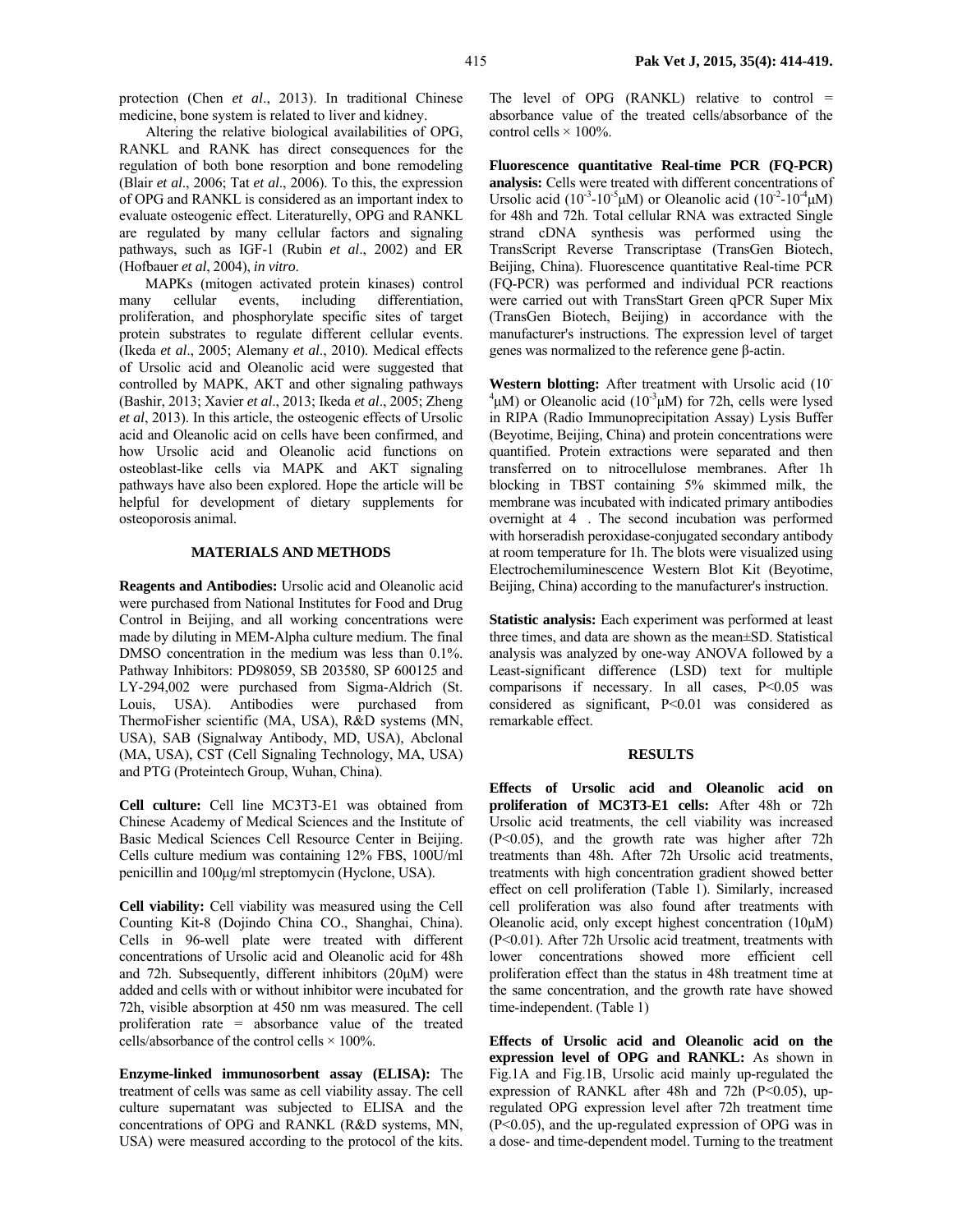

**Fig. 1:** Effect of Ursolic acid on expression level of OPG and RANKL. ELISA assays to determine the leakage of OPG (A) and RANKL (B) with the concentrations of  $1-10^{-6}$ µM, FQ-PCR assays to examine expression level of OPG (C) and RANKL (D) mRNA with the concentrations of  $10^{-3}-10^{-5}$  µM. Data represent mean±SD. \*P<0.05 and \*\*P<0.01 compared to the control group.



**Fig. 2:** Effect of Oleanolic acid on expression level of OPG and RANKL. ELISA assays to determine the leakage of OPG (A) and RANKL (B) with the concentrations of  $1-10^{-6}$  µM, FQ-PCR assays to examine expression level of OPG (C) and RANKL mRNA (D) with the concentrations of  $10^{-2}-10^{-4}$  µM. Data represent mean±SD. \*P<0.05 and \*\*P<0.01 compared to the control group.

with Oleanolic acid (Fig.2A and Fig.2B), the expression of RANKL was up-regulated after 48h and 72h and OPG levels were only promoted after 72h (P<0.05), and Oleanolic acid that up-regulated the expression of OPG was in a dose- and time-dependent model, but different with the case of Ursolic acid treatments. Cell number is also the variable in the expression of OPG and RANKL, therefore we next compared the relative expression level of OPG (or RANKL) to cell viability (Table 2-3). As shown in Table 2 and 3, the OPG expression level was upregulated by different concentrations of Ursolic acid and Oleanolic acid treatments.

Turning to the transcription regulation level, FQ-PCR data showed an increased mRNA expression level of RANKL after 48h and/or 72h Ursolic acid treatments as well as the OPG mRNA expression level which increased after 72h treatment (Fig.1C and Fig.1D). Similarly, the OPG mRNA level is increased after treatment with Oleanolic acid, and the increase that after 72h treatment was extremely higher than that of 48h (Fig.2C and Fig.2D). Moreover, the mRNA level of RANKL was increased when a 72h Oleanolic acid treatments has been given. The western blot results (Fig.3) showed that, treatments with  $10^{-4} \mu M$  of Ursolic acid and  $10^{-3} \mu M$  of Oleanolic acid up-regulated the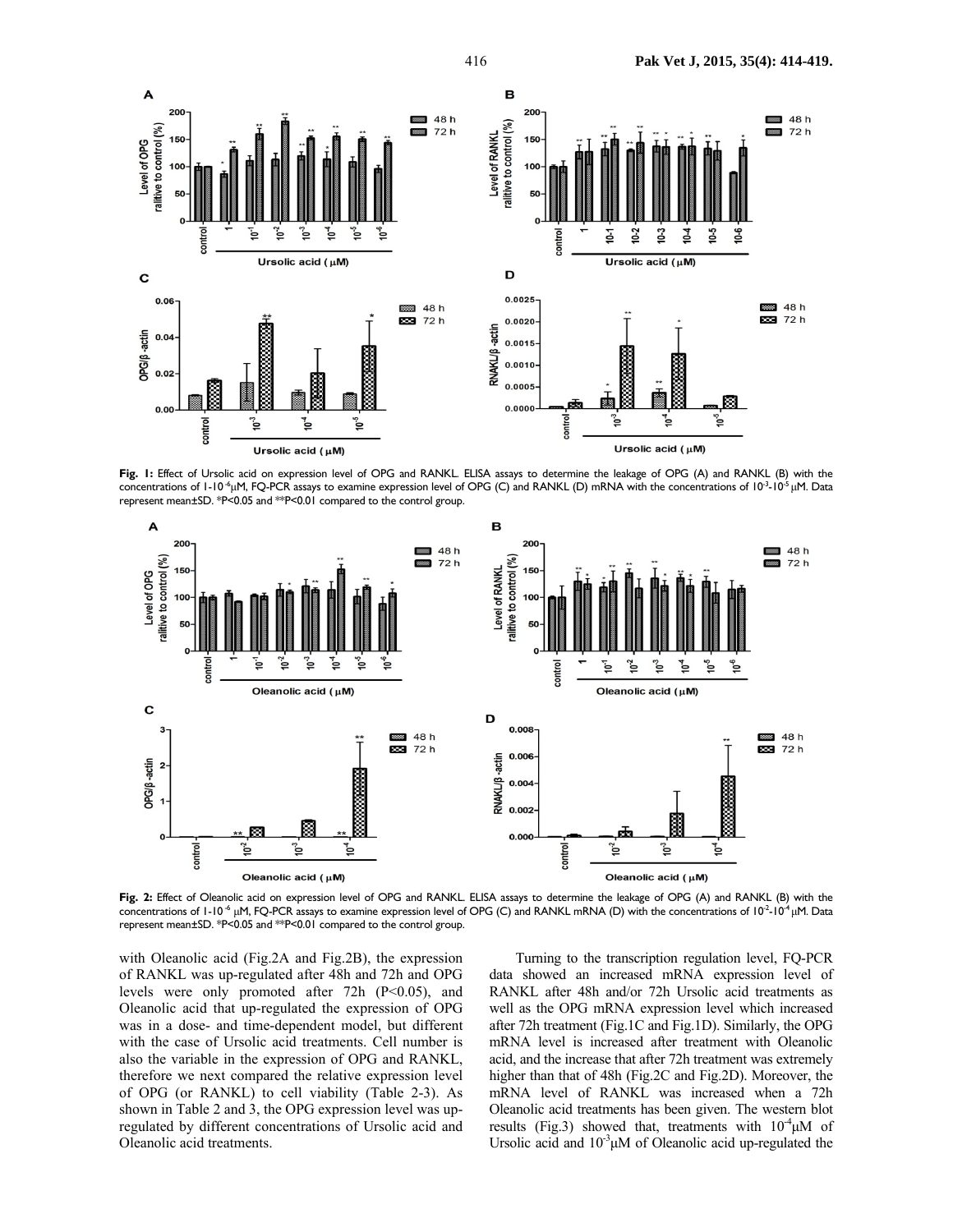**Table 1:** Effect of Ursolic acid and Oleanolic acid on proliferation of MC3T3-E1 cells

| Ursolic acid (uM) | 48 h                            | 72 h                             | Oleanolic acid $(\mu M)$ | 48 h                            | 72 h                            |
|-------------------|---------------------------------|----------------------------------|--------------------------|---------------------------------|---------------------------------|
| Control           | 100±5.67                        | $100+2.93$                       | control                  | $100+4.25$                      | $100 + 4.97$                    |
| 10                | $97.38 \pm 3.28$                | $109.50 \pm 7.26$                | 10                       | $92.16 \pm 2.10^{44}$           | $103.19 + 4.57$                 |
|                   | $113.37 \pm 10.3$ <sup>**</sup> | $117.41 \pm 7.44$ <sup>**</sup>  |                          | $100.93 \pm 2.68$               | $106.25 \pm 3.82$               |
| $10^{-1}$         | 118.02±8.05**                   | $133.25 \pm 10.50^{**}$          | $10^{-1}$                | $106.11 \pm 1.33$ <sup>*</sup>  | $116.53 \pm 9.53$ <sup>**</sup> |
| $10^{-2}$         | $109.88 + 9.48$                 | $121.64 \pm 12.22$ <sup>**</sup> | $10^{-2}$                | $113.81 \pm 6.29$ <sup>**</sup> | $113.47{\pm}4.49^{**}$          |
| $10^{-3}$         | $112.79 \pm 9.33$ <sup>*</sup>  | $115.83 \pm 7.02$ <sup>**</sup>  | $10^{-3}$                | $112.75 \pm 3.64$ <sup>**</sup> | $114.72 + 4.57$                 |
| $10^{-4}$         | $111.92 \pm 4.71$ *             | $113.19\pm 6.36**$               | $10^{-4}$                | $108.23 \pm 5.42$ <sup>**</sup> | $108.33 \pm 10.35^*$            |
| $10^{-5}$         | $109.30 \pm 10.55$              | $117.94 \pm 5.49^*$              | $10^{-5}$                | $108.37 \pm 3.29$ <sup>**</sup> | $102.64 + 5.65$                 |
| $10^{-6}$         | $106.10\pm 6.57$                | $112.66 \pm 6.94$ <sup>*</sup>   | $10^{-6}$                | $102.79 \pm 5.07$               | $105.14 \pm 8.74$               |
| $10^{-7}$         | $97.67 \pm 3.75$                | 109.50±4.59                      | $10^{-7}$                | $103.32 \pm 3.47$               | $100.69 \pm 3.68$               |

Data represent mean±SD. \*P<0.05 and \*\*P<0.01 compared to the control group in a column.

**Table 2:** The relative expression level of OPG (or RANKL) to cell viability of Ursolic acid

| Treatment of<br>Ursolic acid<br>$(\mu M)$ | OPG level/<br>Cell viability<br>(48h) | <b>RANKL</b><br>level/<br>Cell viability<br>(48h) | OPG level/<br>Cell viability<br>(72h) | <b>RANKL</b><br>level/<br>Cell viability<br>(72h) |
|-------------------------------------------|---------------------------------------|---------------------------------------------------|---------------------------------------|---------------------------------------------------|
| Control                                   |                                       |                                                   |                                       |                                                   |
|                                           | 0.763                                 | 1.121                                             | 1.119                                 | 1.085                                             |
| $10^{-1}$                                 | 0.941                                 | 1.123                                             | 1.201                                 | 1.129                                             |
| $10^{-2}$                                 | 1.029                                 | 1.184                                             | 1.509                                 | 1.186                                             |
| $10^{-3}$                                 | 1.063                                 | 1.218                                             | 1.320                                 | 1.177                                             |
| $10^{-4}$                                 | 1.014                                 | 1.222                                             | 1.376                                 | 1.212                                             |
| $10^{-5}$                                 | 0.995                                 | 1.224                                             | 1.278                                 | 1.095                                             |
| $10^{-6}$                                 | 0.905                                 | 0.840                                             | 1.281                                 | I.I94                                             |

**Table 3:** The relative expression level of OPG (or RANKL) to cell viability of Oleanolic acid

| Treatment<br>of Oleanolic<br>$acid(\mu M)$ | OPG level/Cell<br>viability (48h) | <b>RANKL</b><br>level/Cell<br>viability (48h) | OPG level/Cell<br>viability (72h) | <b>RANKL</b><br>level/Cell<br>viability (72h) |
|--------------------------------------------|-----------------------------------|-----------------------------------------------|-----------------------------------|-----------------------------------------------|
| Control                                    |                                   |                                               |                                   |                                               |
|                                            | 1.066                             | 1.287                                         | 0.870                             | 1.179                                         |
| $10^{-1}$                                  | 0.983                             | 1.123                                         | 0.877                             | 1.117                                         |
| $10^{-2}$                                  | 1.004                             | 1.276                                         | 0.973                             | 1.030                                         |
| $10^{-3}$                                  | 1.076                             | 1.206                                         | 0.992                             | 1.061                                         |
| $10^{-4}$                                  | 1.052                             | 1.261                                         | 1.411                             | 1.123                                         |
| $10^{-5}$                                  | 0.938                             | 1.194                                         | 1.162                             | 1.058                                         |
| $10^{-6}$                                  | 0.857                             | 1.116                                         | 1.030                             | 1.107                                         |

protein level of OPG while down-regulated the expression of RANKL protein.

**Effects of Ursolic acid- and Oleanolic acid-induced cell proliferation and OPG expression via ERK, JNK, p38 and Akt signaling pathways:** The using concentration of all inhibitors was 20µM. Treatments were divided into subgroups: Ursolic acid or Oleanolic acid only, inhibitors only and the mixtures (Ursolic acid or Oleanolic acid plus with inhibitors). Cell growth was inhibited by SB and LY (P<0.05), while PD9 and SP had no effect (Table 4). Ursolic acid- and Oleanolic acid-induced cell proliferation were inhibited by PD9 and SP and Oleanolic acid could partially prevent the inhibition effect by PD9 (Table 4). All four inhibitors inhibit the leakage of OPG (P<0.05) (Table 5). According to Table 5, the inhibition effect by SP was partially prevented by Ursolic acid and Oleanolic acid which altered the OPG expression level to control value. The MEK1/2 inhibitor PD9 acted different in Ursolic acid-and Oleanolic acid-induced cell proliferation, as the inhibition effect by PD9 is promoted by Ursolic acid, while is been partially prevented by Oleanolic acid (Table 4).

Western blots were then used to examine the effects of Ursolic acid and Oleanolic acid on signaling pathways. The protein level of ERK was promoted by  $10^{-4} \mu$ M Ursolic acid treatment, while was inhibited after  $10^{-3}$  $\mu$ M Oleanolic acid treatment. Moreover, the phosphorylation of ERK was not

affected by Ursolic acid, but inhibited by Oleanolic acid. Ursolic acid inhibited the protein level of JNK, while has no effects on the phosphorylation of JNK (Fig.4). Oleanolic acid promoted both protein level and phosphorylation level of JNK. Ursolic acid could up-regulate p38 and phosphorylation of p38. By contrast, Oleanolic acid downregulated the phosphorylation of p38 and has no effect on its protein level (Fig. 4). As shown in Fig.4, the phosphorylation of Akt was promoted with either  $10^{-4} \mu M$ Ursolic acid or  $10^{-3} \mu M$  Oleanolic acid, while the protein levels of Akt was raised after Oleanolic acid treatment but was not affected by Ursolic acid.

#### **DISCUSSION**

Osteoblastic like MC3T3-E1 cell is commonly used in the examination of treatments induced osteogenic effects. Previous researches have proved the induced cell apoptosis by Ursolic acid (Zheng *et al.*, 2012). By the performing of treatments with different concentrations, we observed that both Ursolic acid and Oleanolic acid could promote the cell growth dose-dependently, with which their working concentrations ranged between  $10^{-1}$ - $10^{-5}$  $\mu$ M. Moreover, after 72h treatment, Ursolic acid appeared a better effect on cell growth than Oleanolic acid do. (Table 1) The effects of natural compounds application is normally under the regulation of usage dose and treatment time. Similar effects were found in our experiments, as the low-dose of Oleanolic acid treatments produced adaptive responses, which similar to "hormesis" (Table 1).

It becomes clear that many clinically relevant metabolic bone diseases in humans or animals, including different forms of osteoporosis are related to, or caused by the alterations of the OPG/RANKL/RANK system (Teitelbaum, 2000). The expression level of OPG and RANKL become an index of medicine treatment effect, like Menaquinone-7 (Katsuyama *et al.*, 2005). Since the effects of two compounds on cell proliferation had been confirmed, we next examined the effect of them on OPG/ RANKL system.

Compared to Oleanolic acid, Ursolic acid appears the better effect on the up-regulation of OPG protein, especially when a 72h treatment with higher concentration was given (Fig.1A and Fig.2A). Unlike some other compounds (Li *et al.*, 2012), the protein level of RANKL has been upregulated by either Ursolic acid or Oleanolic acid treatments (Fig.1B and Fig. 2B). To investigate whether OPG/RANKL system is participated in the osteogenic effects by the application of Ursolic acid and Oleanolic acid, we performed the comparison between the level of OPG or RANKL and cell viability at same concentration treatment background. As observed in Table 2 and Table 3, the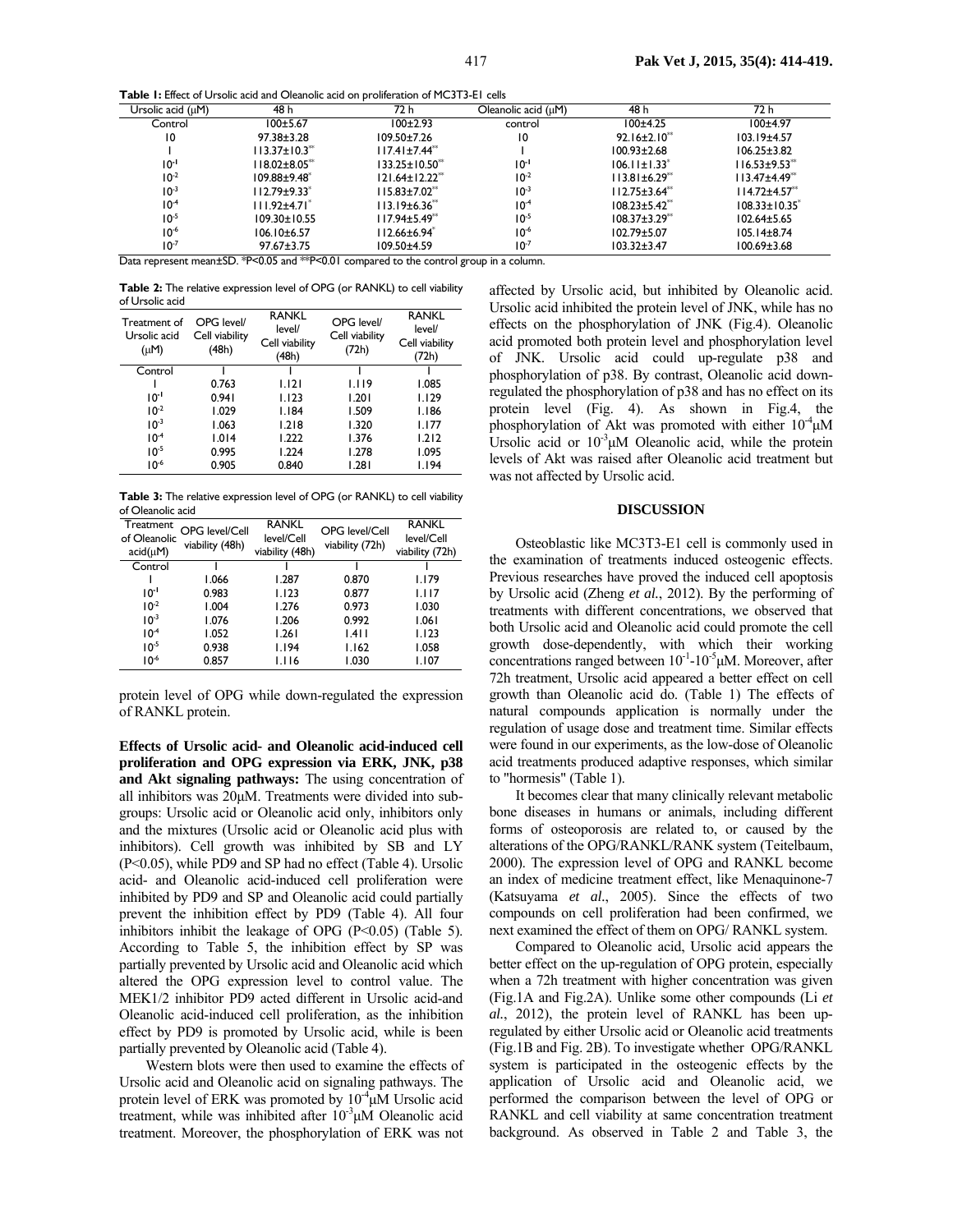**Table 4:** Effect of Ursolic acid and Oleanolic acid induced cell proliferation via ERK, p38, JNK, AKT using inhibitor PD98059, SB203580, SP600125 and LY-294002 (20µM)

| Groups                            | PD98059              | SB203580           | SP600125             | LY-294002             |
|-----------------------------------|----------------------|--------------------|----------------------|-----------------------|
| Ursolic acid- $(10^{-4} \mu M)$   |                      |                    |                      |                       |
| Control                           | $100 \pm 2.40$ a     | 100±1.52b          | 100±7.22a            | 100±8.12b             |
| <b>Inhibitor</b>                  | 104.38±6.01a         | 86.68±4.25a        | 98.12±9.79a          | 72.76±4.84a           |
| Inhibitors and Ursolic Acid       | $104.61 \pm 10.99$ a | $90.19 \pm 4.23$ a | $102.12 \pm 10.49$ a | 71.59±5.08a           |
| Ursolic Acid                      | 122.58±9.63b         | $109.35 \pm 7.45c$ | $120.24 \pm 8.87$ b  | 110.98±9.94c          |
| Oleanolic acid- $(10^{-3} \mu M)$ |                      |                    |                      |                       |
| Control                           | $100 \pm 2.40$ a     | 100±1.52b          | 100±7.22a            | 100±8.12 <sub>b</sub> |
| <b>Inhibitor</b>                  | 104.38±6.01a         | 86.68±4.25a        | $98.12 \pm 9.79$ a   | 72.76±4.84a           |
| Inhibitor and Oleanolic Acid      | II3.13±1.64b         | 81.07±4.39a        | 99.29±6.09a          | 72.15±3.56a           |
| Oleanolic Acid                    | 126.96±12.35c        | 112.85±9.02c       | l 19.29±3.18b        | 117.07±12.28c         |

**Table 5:** Effect of Ursolic acid and Oleanolic acid induced OPG expression via ERK, p38, JNK, AKT by using inhibitor PD98059, SB203580, SP600125, LY-294002 (20µM)

|                                   | PD98059           | SB203580      | SP600125          | LY-294002          |
|-----------------------------------|-------------------|---------------|-------------------|--------------------|
| Ursolic acid- $(10^{-4} \mu M)$   |                   |               |                   |                    |
| Control                           | 100±1.21b         | 100±3.14b     | $100+2.27b$       | 100±1.51b          |
| Inhibitor                         | 74.60±2.14a       | 89.36±4.36a   | $84.32 \pm 2.05a$ | $67.81 \pm 1.68$ a |
| Inhibitors and Ursolic Acid       | 73.59±4.27a       | 89.36±2.29a   | $100.54 \pm 3.35$ | $69.52 \pm 1.40$ a |
| Ursolic Acid                      | 126.77±3.31c      | 126.60±3.09c  | $112.43 + 4.81c$  | $115.41 \pm 1.51c$ |
| Oleanolic acid- $(10^{-3} \mu M)$ |                   |               |                   |                    |
| Control                           | $100 \pm 1.2$ Ic  | 100±3.14b     | $100+2.27b$       | 100±1.51b          |
| Inhibitor                         | 74.60±2.14a       | 89.36±4.36a   | 84.32±2.05a       | $67.81 \pm 1.68$ a |
| Inhibitor and Oleanolic Acid      | $81.85 \pm 7.82b$ | 82.98±5.43a   | $102.16 + 4.77$ b | $66.44 \pm 1.44$ a |
| Oleanolic Acid                    | 129.44±1.53d      | l 12.23±6.71c | 117.30±3.5c       | 119.25±1.34c       |

Data represent mean±SD. Different letters in a column under specific acid indicate a significant (P<0.05) difference.

leakage of RANKL was promoted after 48h treatments, and fallen of when a 72h treatment was given, while the leakage of OPG protein was raised after 72h treatment. In contrast, the mRNA level of RANKL was highly increased after 72h treatment, which suggested a blockage in RANKL protein translation (Fig.1C-D and 2C-D). Western Blot (Fig.3) confirmed the up-regulation of OPG expression and downregulation of RANKL expression after the medium concentration treatments of two compounds was given. Taken together, the effects of two compounds on the upregulation of OPG, RANKL and OPG/RANKL ratio could be treated as the potential usage of osteoporosis cures. So the two compounds have potential of dietary supplement for osteoporosis animals at appropriate doses. While, the molecular mechanisms of them to active MC3T3-E1 cells and release OPG were remained to be discovered. Subsequently, we examined relationship between two compounds treatments and the MAPKs, AKT signaling pathways.

Cell proliferation and protein expression are controlled by MAPKs and AKT signaling pathways (Ikeda *et al.*, 2005; Osaki and Gama, 2013). Previous researches have presented that Ursolic acid had effects on MAPK and AKT pathways (Ikeda *et al.*, 2005; Alemany *et al.*, 2010; Bashir, 2013). Here, we have explored that, the effects of two compounds on cell proliferation and expression of OPG through MAPKs and AKT signaling pathways. As shown in Table 4 and Table 5, SB203580 and LY-294,002 inhibited MC3T3- E1 cells growth, PD98059 and SP600125 have no effect on cell proliferation, and all these inhibitors we used affected the leakage of OPG.

PD98059 is a specific inhibitor for MEK, which blocks the activation of downstream ERK-1/2 (Li *et al.*, 2014). The effects of Ursolic acid and Oleanolic acid on cell growth and OPG expression were controlled by ERK pathway (Table 4 and Table 5). MEK1 services as the most essential kinase that functions in Ursolic acid- and Oleanolic acid- induced cell proliferation and OPG expression via ERK, was also



**Fig. 3:** Western Blot assay was used to show the expression level of OPG and RANKL with Ursolic acid and Oleanolic acid.



**Fig. 4:** Western Blot assay was used to show the expression level of ERK, p-ERK, p-p38, p38, p-JNK, JNK, p-AKT and AKT with Ursolic acid and Oleanolic acid.

up-regulated by Ursolic acid, since the activity of p-ERK has not been increased (Fig. 4).

SB203580 has been proved to inhibit the phosphorylation of p38 (p-p38), and the up-regulation and duration of ERK phosphorylation has also been delayed